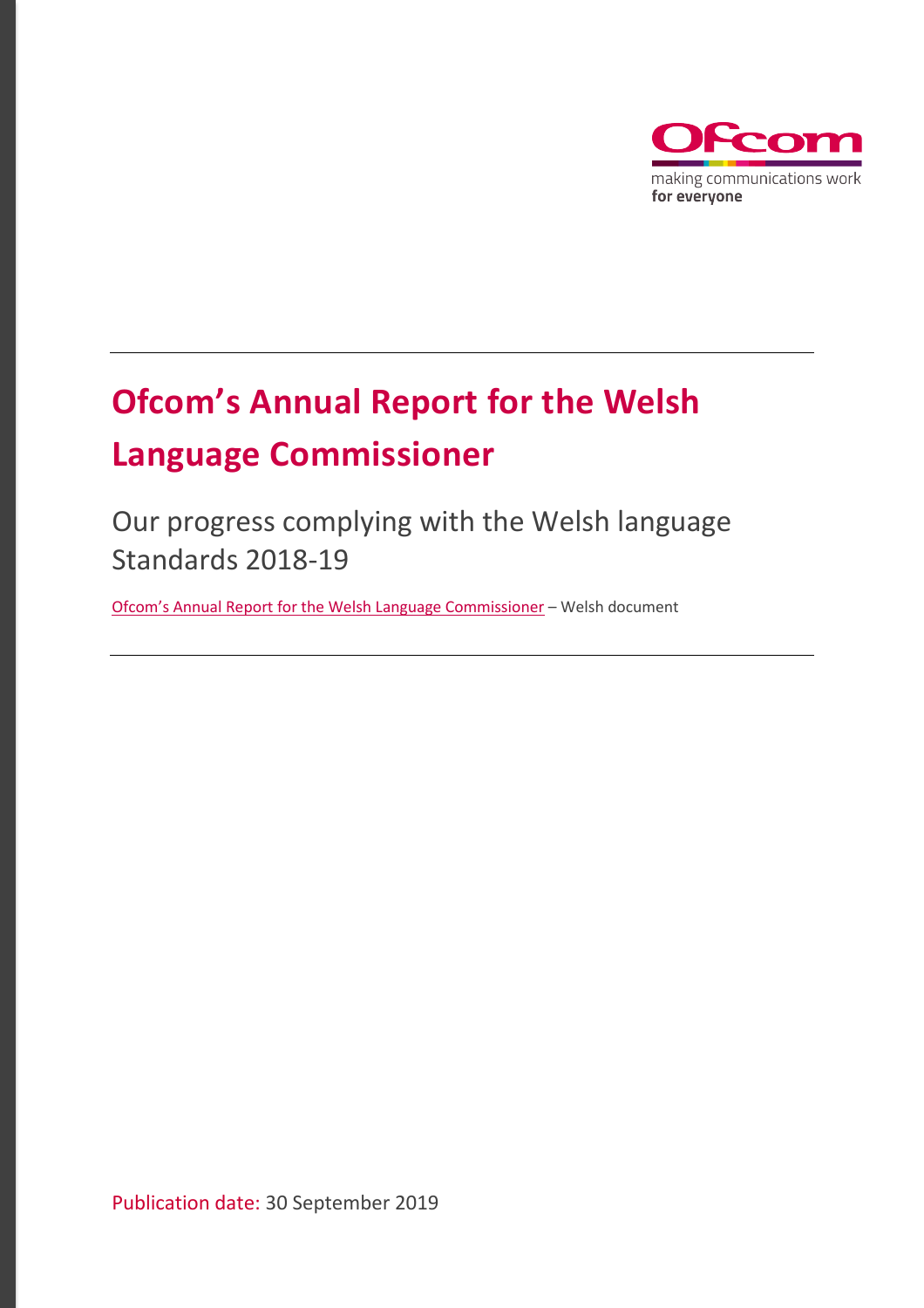### **Contents**

#### **Section**

| 1. About Ofcom                                       | 1 |
|------------------------------------------------------|---|
| 2. Our approach                                      | 3 |
| <b>Annex</b>                                         |   |
| A1. Our standard procedure for translating documents | 6 |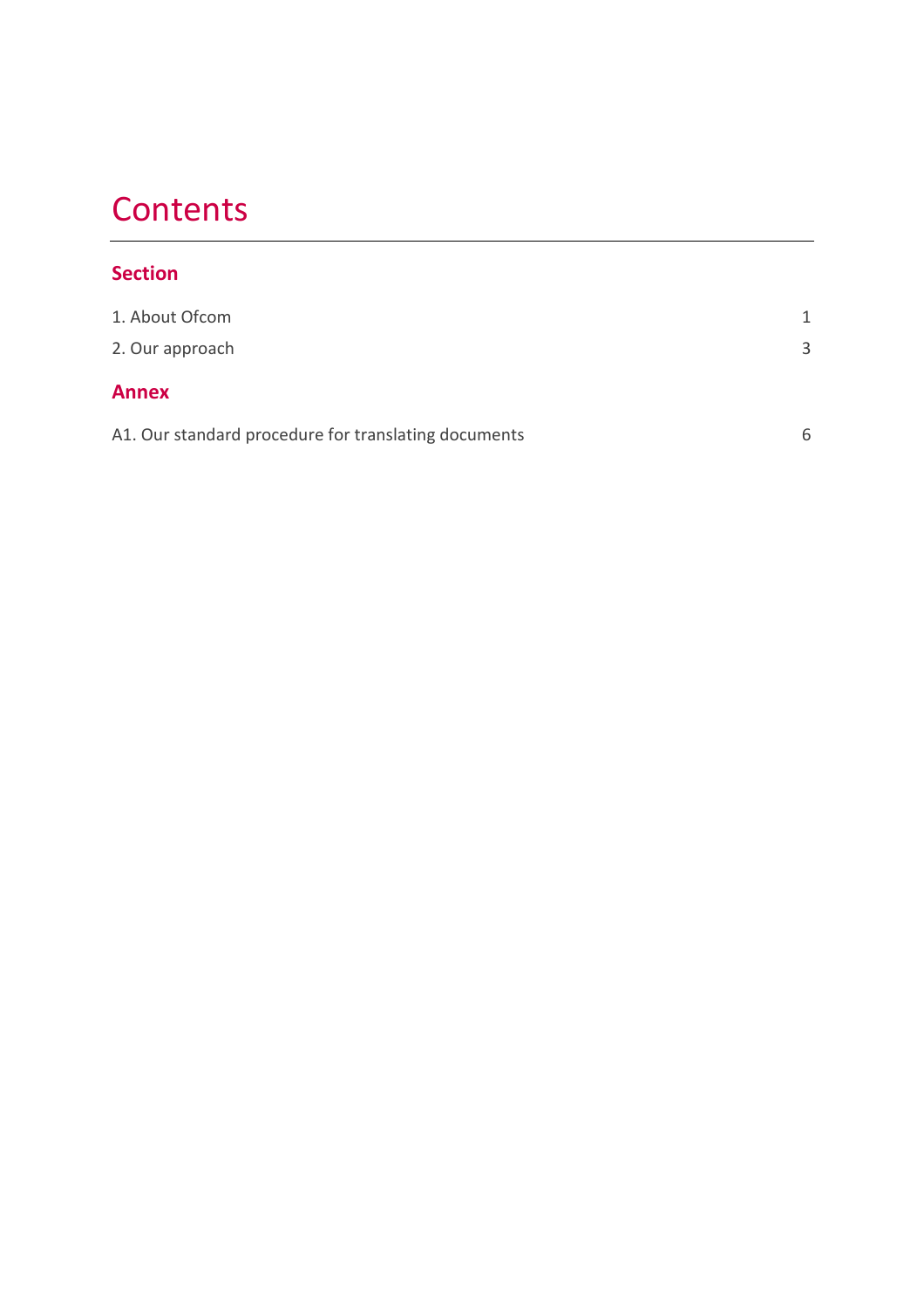### <span id="page-2-0"></span>1. About Ofcom

- 1.1 Ofcom is the independent communications regulator in the UK. Headquartered in London, we regulate the TV, radio and video on demand sectors, fixed line telecoms, mobiles, postal services, plus the airwaves over which wireless devices operate. Ofcom makes sure that people in the UK get the best from their communications services and are protected from scams and sharp practices, while ensuring that competition can thrive. Our powers and duties are set out in a number of Acts of Parliament.
- 1.2 Ofcom is funded by fees from industry for regulating broadcasting, communications networks and postal services. Our budget is set by Government and, as a public body, we seek efficiencies wherever possible. In recent years we have delivered like-for-like, realterms reductions in our spending.

#### **Ofcom in Wales**

 $\overline{a}$ 

- 1.3 While Ofcom's headquarters are in London, we ensure that we have a perspective across the nations and regions of the United Kingdom. We have a statutory duty to have regard to, among other things, the views and interests of those who live in different parts of the UK. Our operations in the Nations are led by senior Directors in Belfast, Cardiff, Edinburgh and London. Our National offices can draw on the full resources of the whole organisation to tackle issues that affect one part of the UK.
- 1.4 The Ofcom Wales office is based in Cardiff, employing four full-time staff and one parttime. Most of these colleagues are fluent Welsh speakers, while another is learning Welsh – alongside a member of Ofcom's Advisory Committee for Wales.[1](#page-2-1) Ofcom provides information to encourage staff to learn Welsh on the staff intranet. Welsh lessons for staff are also funded by the organisation.
- 1.5 Ofcom Wales has not recruited new staff over the past year.

#### **Ofcom's commitment to the Welsh language**

- 1.6 Ofcom works hard to meet our Welsh language obligations. We are proud of our commitment and the way in which we integrate the Welsh language into our work in a practical manner. We actively encourage people to communicate with Ofcom in the language of their choice, be it in English or Welsh.
- 1.7 In 2017, we increased our commitment to the Welsh language by implementing the new Standards. These included 141 commitments to our work in Welsh, such as more consumer research and information about our work.

<span id="page-2-1"></span><sup>1</sup> Ofcom funds these Welsh lessons, which are provided twice weekly for staff by an external tutor who visits the Ofcom Wales office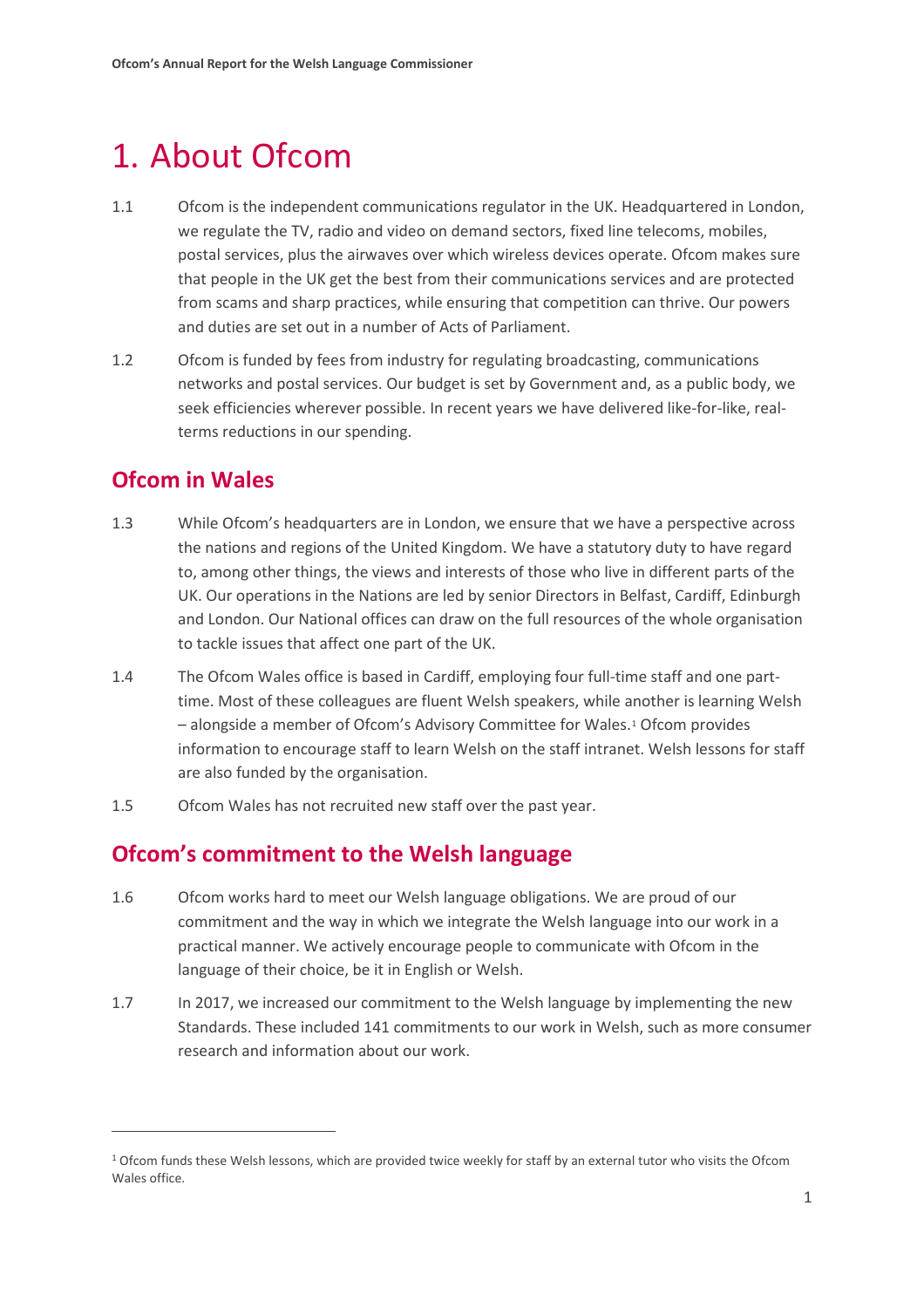- 1.8 Ofcom's [final compliance notice](https://www.ofcom.org.uk/__data/assets/pdf_file/0026/96920/Hysbysiad-Cydymffurfio44-Y-Swyddfa-Gyfathrebiadau-en.pdf) from the Welsh Language Commissioner carries Ofcom's [full authority, support and approval.](https://www.ofcom.org.uk/about-ofcom/latest/media/media-releases/2016/ofcom-supports-new-welsh-language-standards)
- 1.9 The Senior Welsh Language Advisor manages Ofcom's Welsh language activities. This includes translation requirements, social media, print and online production. She ensures the organisation is compliant with Welsh language standards legislation.

#### **Engaging with the Welsh language Commissioner**

- 1.10 Ofcom has engaged constructively with the Welsh Language Commissioner's office for many years, ensuring that we have a thorough understanding of the Commissioner's requirements.
- 1.11 We have attended briefing sessions arranged by the Commissioner, responded in a timely manner to all queries and arranged meetings with the Welsh Language Commissioner to update on recent developments in our work.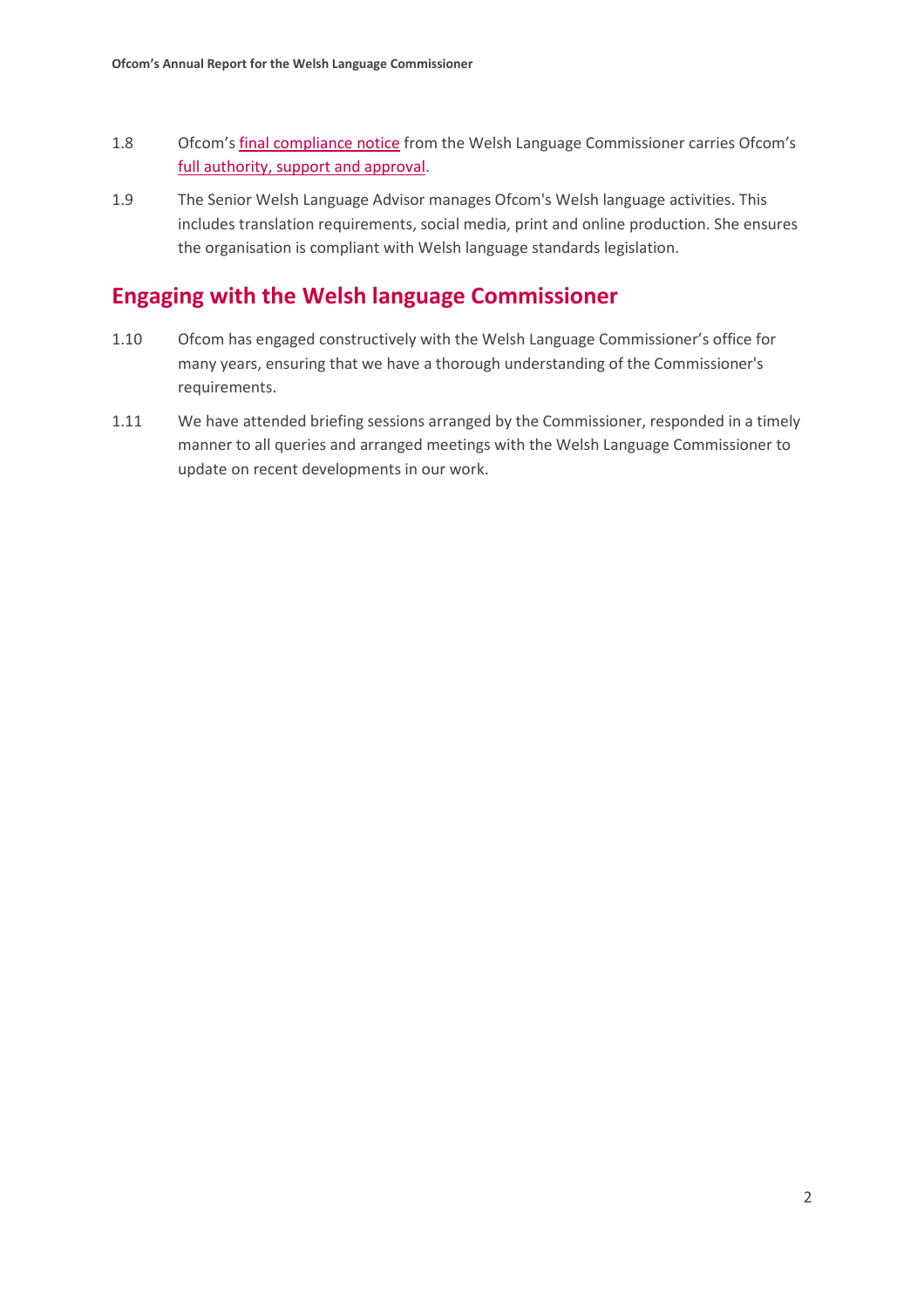### <span id="page-4-0"></span>2. Our approach

- 2.1 Ofcom seeks to treat the Welsh and English languages equally. When providing a service in the Welsh language, we always ensure that the Welsh language is treated no less favourably than the English language. This applies to:
	- the visual presentation of material;
	- when and how the material is published, provided or exhibited;
	- the size, position and prominence of the material in any public place and its publication format.
- 2.2 Our approach is designed to allow citizens and consumers to engage with communications issues through the Welsh language.
- 2.3 We aim to innovate in our communications, and to encourage greater engagement from Welsh speakers. This includes inviting a range of external Welsh speaking contributors to take part in our public events, producing Welsh language interactive content and engaging Wales related content on social media.
- 2.4 In deciding when to provide a Welsh language service, we apply a consistent criterion. If the service in question relates to matters that affect – or is likely to be of particular relevance to – consumers, citizens and businesses in Wales, then we will provide a Welsh language service as standard practice.
- 2.5 When producing our Welsh language communications, we tailor our approach to ensure that content is relevant to our audiences in Wales and communicated in an engaging way. Examples are provided below.

#### **Our progress over the past year**

- 2.6 We remain committed to promoting the Welsh language and enabling people to interact with Ofcom in their preferred language, be it Welsh or English. We have achieved this in a way that is proportionate and consistent with our existing duties.
- 2.7 In total, Ofcom translated around 750,000 words into Welsh over the past year[2](#page-4-1). We are committed to complying with the Standards pertaining to translation.
- 2.8 Equally, we need to ensure that our communications are working for our audience. The table below demonstrates that we should consider other ways of sharing information with our audiences, who have shown a keen interest in our Welsh language videos which we've shared on social media.<sup>[3](#page-4-2)</sup>

 $\overline{a}$ 

<sup>2.9</sup>

<span id="page-4-1"></span><sup>2</sup> From July 2018 to July 2019

<span id="page-4-2"></span><sup>3</sup> Our Digital Dependency videos, filmed in Welsh at the National Eisteddfod, and shared on our new Welsh Twitter account in August 2018 gained over 500 views in a day.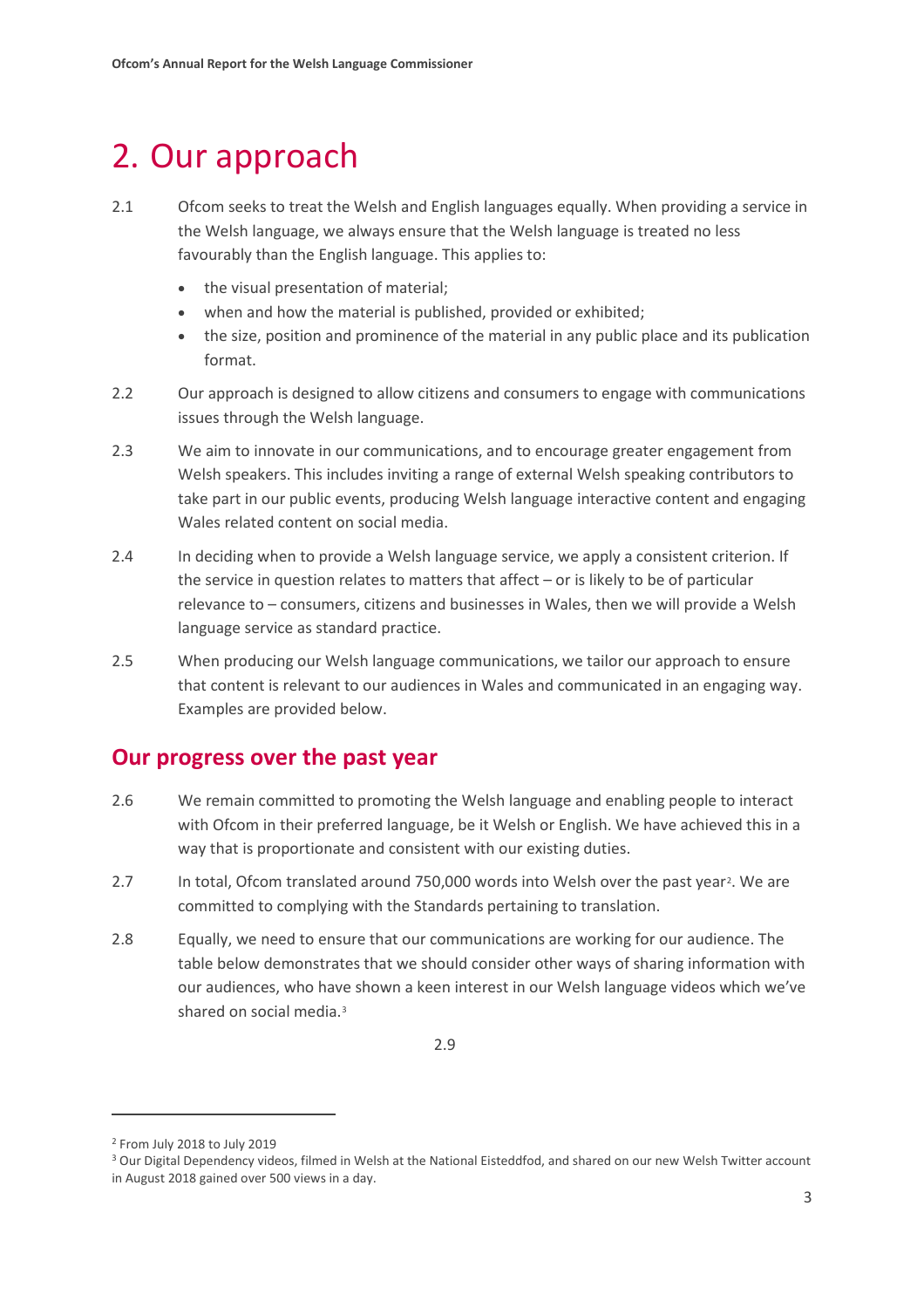| <b>Document name</b>                   | Total of unique downloads over a month since the<br>publishing date |              |
|----------------------------------------|---------------------------------------------------------------------|--------------|
|                                        | <b>English</b>                                                      | <b>Welsh</b> |
| Ofcom Annual Report 2019               | 943                                                                 | 5            |
| <b>Connected Nations: Wales 2018</b>   | 48                                                                  | 9            |
| Media Nations: Wales 2019              | 25                                                                  | 5            |
| Ofcom Annual Report on the BBC<br>2018 | 871                                                                 | 11           |

*\*Note that these figures don't include searches from Google or from direct links*

- 2.10 We launched our Welsh language Twitter account, [@OfcomCymraeg,](https://twitter.com/OfcomCymraeg) in December 2017, to share Ofcom's work in Welsh. We regularly promote our Welsh account on the Ofcom UK English account and also via yr Awr Gymraeg and at our events. The Ofcom Cymraeg Twitter account has tweeted an average of four tweets each day – over 2,000 in total – but has only 240 followers. Our English language account has 42,800 followers. This also suggests a proportionate approach is required in our social media output.
- 2.11 Where possible we provide tailor-made information for the Welsh speaker via the @OfcomCymraeg account. Welsh speakers are also fluent English speakers and appreciate bespoke messages in Welsh, rather than reading translations of the English messages that span our UK activities on the @Ofcom account. For example, we have shared Welsh case studies from our Connected Nations Wales report, tweeted live from our Cardiff events and shared videos and photos from our spectrum officers' visits to sites across Wales. These initiatives have been well received by our stakeholders.
- 2.12 In deciding what to share on social media in Welsh, we consider in the same way as when we decide on document translation, the relevance and likely interest to the consumer in Wales.
- 2.13 In March we produced a six-minute video on Welsh radio, filmed in Carmarthen with several Welsh language contributors and shared at a stakeholder event in the Cardiff office.
- 2.14 We launched our new Welsh language website, [Boost Your Broadband](https://www.boostyourbroadband.com/cymru/home) in December 2018, our high profile campaign to help people get better broadband deals.
- 2.15 We are continuing to develop Welsh content on our Ofcom website, with a new CMS (Content Management System) upgrade completed in August 2019, to ensure its features are equivalent to the English language site.
- 2.16 We launched our new Welsh language consumer information campaign, 'It's Never Been [Simpler to Switch'](https://www.ofcom.org.uk/cymru/about-ofcom/latest/features-and-news/ofcom-campaign-encourage-switching), in September 2019. Running on radio and online over ten weeks, the campaign aims to raise awareness of switching measures and improve engagement in the mobile and broadband markets.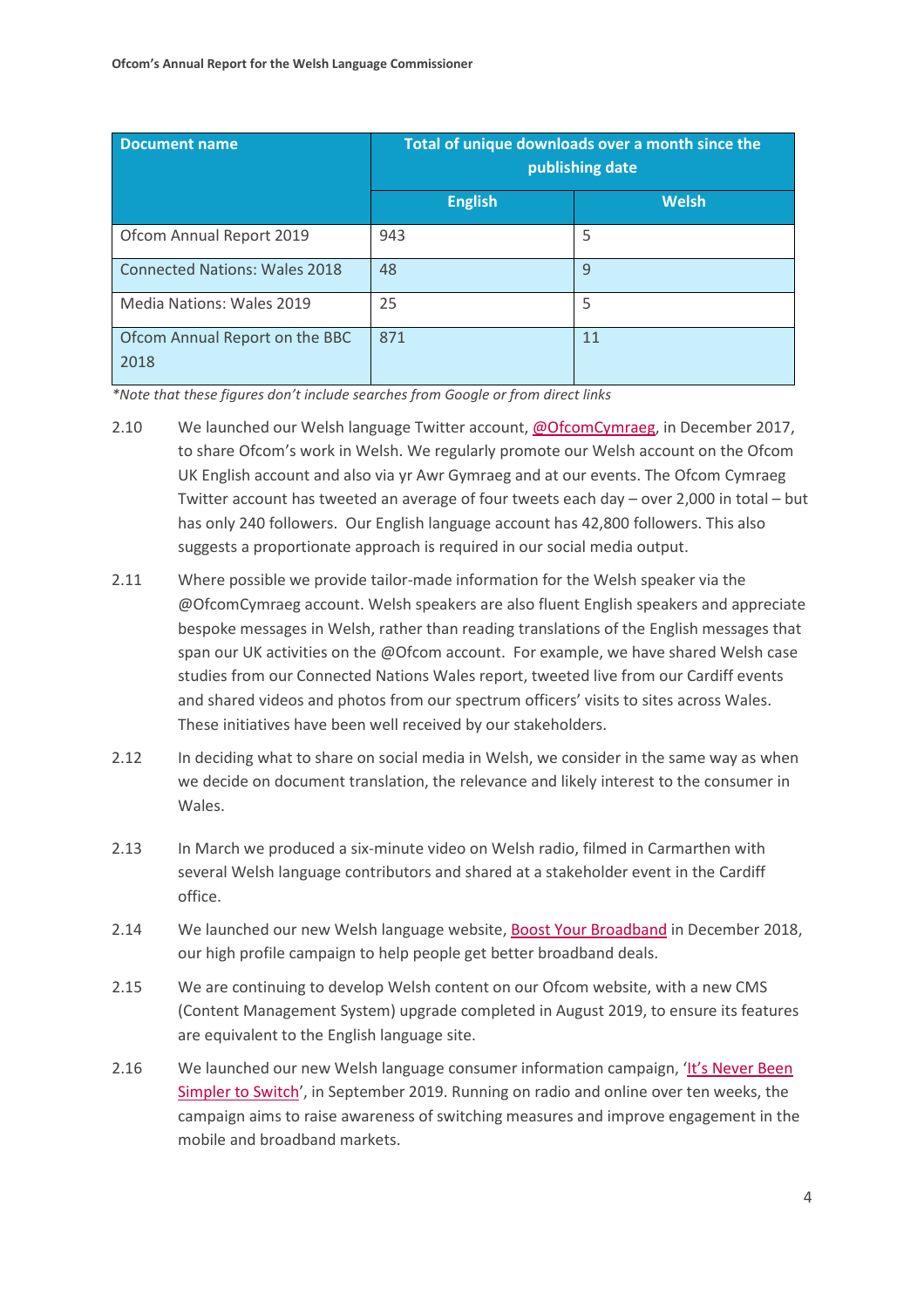- 2.17 Welsh is seen and heard every day at Ofcom Wales. Our stakeholder events are naturally bilingual to ensure that we meet stakeholders' expectations to communicate with us in Welsh. Ofcom's presentations are displayed bilingually using two screens. We provide simultaneous Welsh-to-English translation at each event including this year our Ofcom Annual Plan event in January; our Radio in Wales event in May and our Wireless Innovation event in July.
- 2.18 A Welsh speaking Ofcom staff member was present in our BBC News focus groups in Bangor and Swansea in May 2019, to facilitate and encourage discussions in the Welsh language.
- 2.19 We have produced a range of major publications recently in the Welsh language, including [Ofcom's Annual Report](https://www.ofcom.org.uk/cymru/about-ofcom/annual-reports-and-plans) 2018-19; [Connected Nations Wales](https://www.ofcom.org.uk/__data/assets/pdf_file/0023/130829/Adroddiad-Cysylltur-Gwledydd-2018-Cymru.pdf) 2018; [Media Nations Wales](https://www.ofcom.org.uk/__data/assets/pdf_file/0018/160650/cyfryngaur-fenedl-2019-cymru.pdf) [2019;](https://www.ofcom.org.uk/__data/assets/pdf_file/0018/160650/cyfryngaur-fenedl-2019-cymru.pdf) th[e BBC Annual Report 2018-19;](https://www.ofcom.org.uk/cymru/tv-radio-and-on-demand/information-for-industry/bbc-operating-framework/performance/bbc-annual-report) and ou[r Review of Regional TV Production and](https://www.ofcom.org.uk/__data/assets/pdf_file/0019/153163/adolygiad-or-canllawiau-ar-gyfer-cynyrchiadau-a-rhaglenni-rhanbarthol.pdf)  [Programming Guidance 2019.](https://www.ofcom.org.uk/__data/assets/pdf_file/0019/153163/adolygiad-or-canllawiau-ar-gyfer-cynyrchiadau-a-rhaglenni-rhanbarthol.pdf)
- 2.20 Our [major consultations](https://www.ofcom.org.uk/cymru/consultations-and-statements) include a Welsh language response form, to ensure Welsh speakers can provide feedback and comments in the language of their choice.
- 2.21 Finally, Ofcom now audits how we take the interests of Welsh language speakers into account when we make regulatory decisions. As outlined in Ofcom's compliance notice, we have adopted a formal process of identifying the outcomes for Welsh speakers in a more structured and measurable manner when making policy decisions. We do this through our [Welsh Language Standards Implementation Plan.](https://www.ofcom.org.uk/__data/assets/pdf_file/0009/103023/welsh-language-standards-implementation-plan.pdf) This is modelled on a framework used across Ofcom to evaluate outcomes for consumers.

#### **Complaints**

- 2.22 Ofcom has not received any direct complaints related to our compliance with the service delivery standards during the past year.
- 2.23 Ofcom's Complaints Procedure explains how we aim to deal with complaints about our service delivery standards. Th[e Complaints Procedure](https://www.ofcom.org.uk/cymru/about-ofcom/how-ofcom-is-run/nations-and-regions/wales) can be viewed on our website and is also available as a hard copy in the Ofcom Wales office. Members of the public can contact us at any time to discuss Welsh language matters or related complaints, and we encourage them to do so on the website.